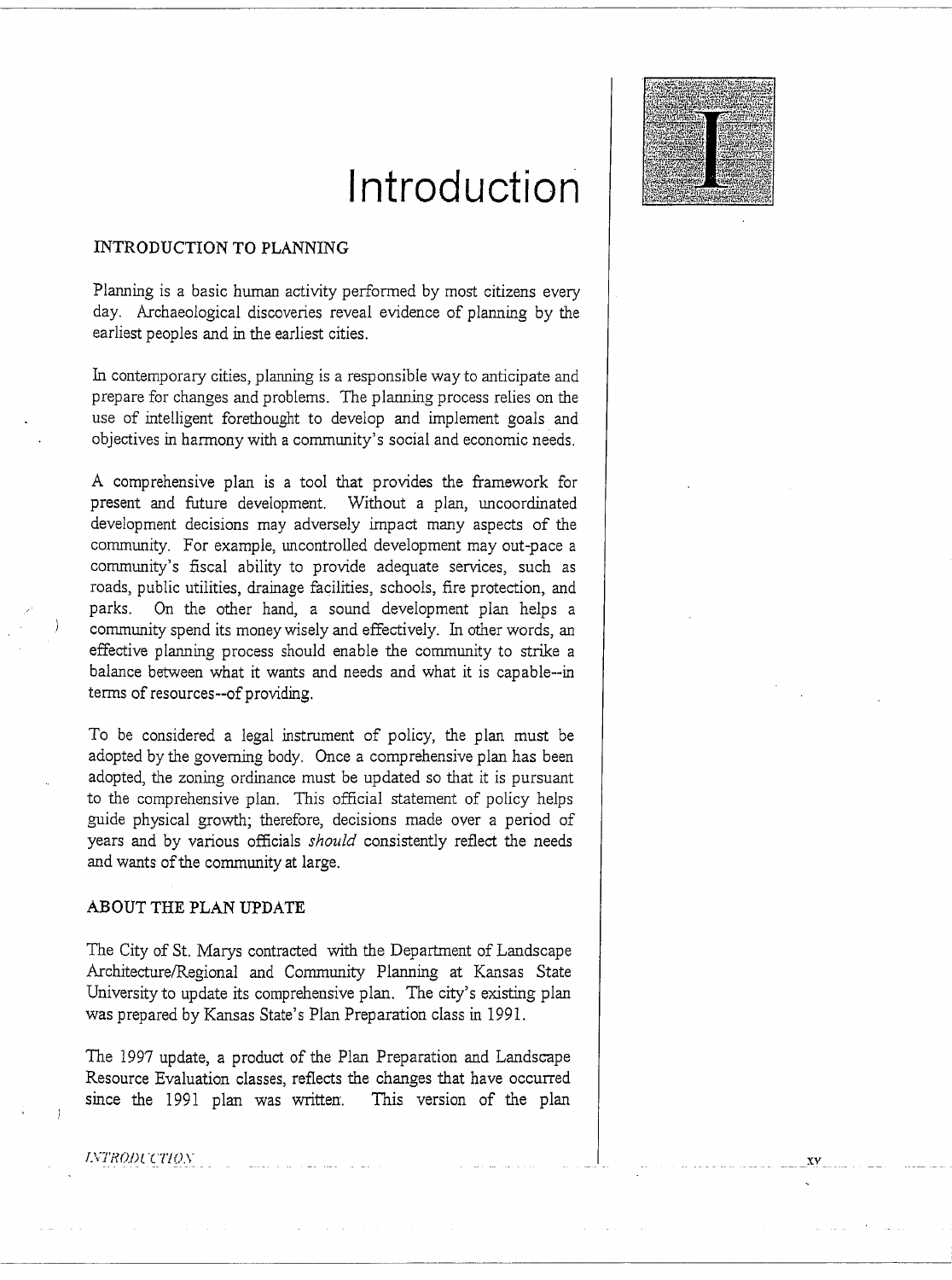encompasses all facets of the community, and it· is organized in the following manner:

- $\bullet$  Chapter 1 -- Visioning
- Chapter 2 -- Population
- $\bullet$  Chapter 3 -- Economics
- Chapter 4 -- Land Use
- Chapter  $5$  -- Housing
- Chapter 6 -- Downtown Business District
- Chapter  $7$  -- Transportation and Parking
- Chapter 8 -- Parks and Recreation
- Chapter 9 -- Strengths and Weaknesses
- Chapter 10 -- Recommendations

## A COMMUNITY IN TRANSITION

St. Marys, located near the southeast comer of Pottawatomie County, has experienced unprecedented growth since 1991. The 1990 Census lists St. Marys' population at 1, 791, but 1997 data from the Pottawatomie County Appraiser's Office suggests a current population of more than 2,500. Furthermore, projections indicate that the population will reach more than 3,700 by 2015.

The recent and projected growth in population requires community officials to address two critical questions:

- Will St. Marys have sufficient housing for its growing population?
- Will the community be able to attract enough jobs to employ its residents?

The second question, in particular, is a concern of many residents, as indicated by comments at focus-group sessions. The answer *to* this question depends upon the actions of community officials and citizens of St. Marys. Residents must decide if the community will move forward, remain where it is, or fall backward.

Given the challenges facing the community, it first should focus on sustaining what is has. Residents should recognize that St. Marys has the foundation on which to build a successful city, but continued neglect puts the city's assets in jeopardy.

For example, the traditional architecture of downtown buildings, a feature on which many communities are capitalizing, is covered with metal facades. Also, the city is experiencing the movement of commercial establishments toward its eastern boundary, fragmenting

/.\"TRO!JCCT!O.\.

... :•

xvi-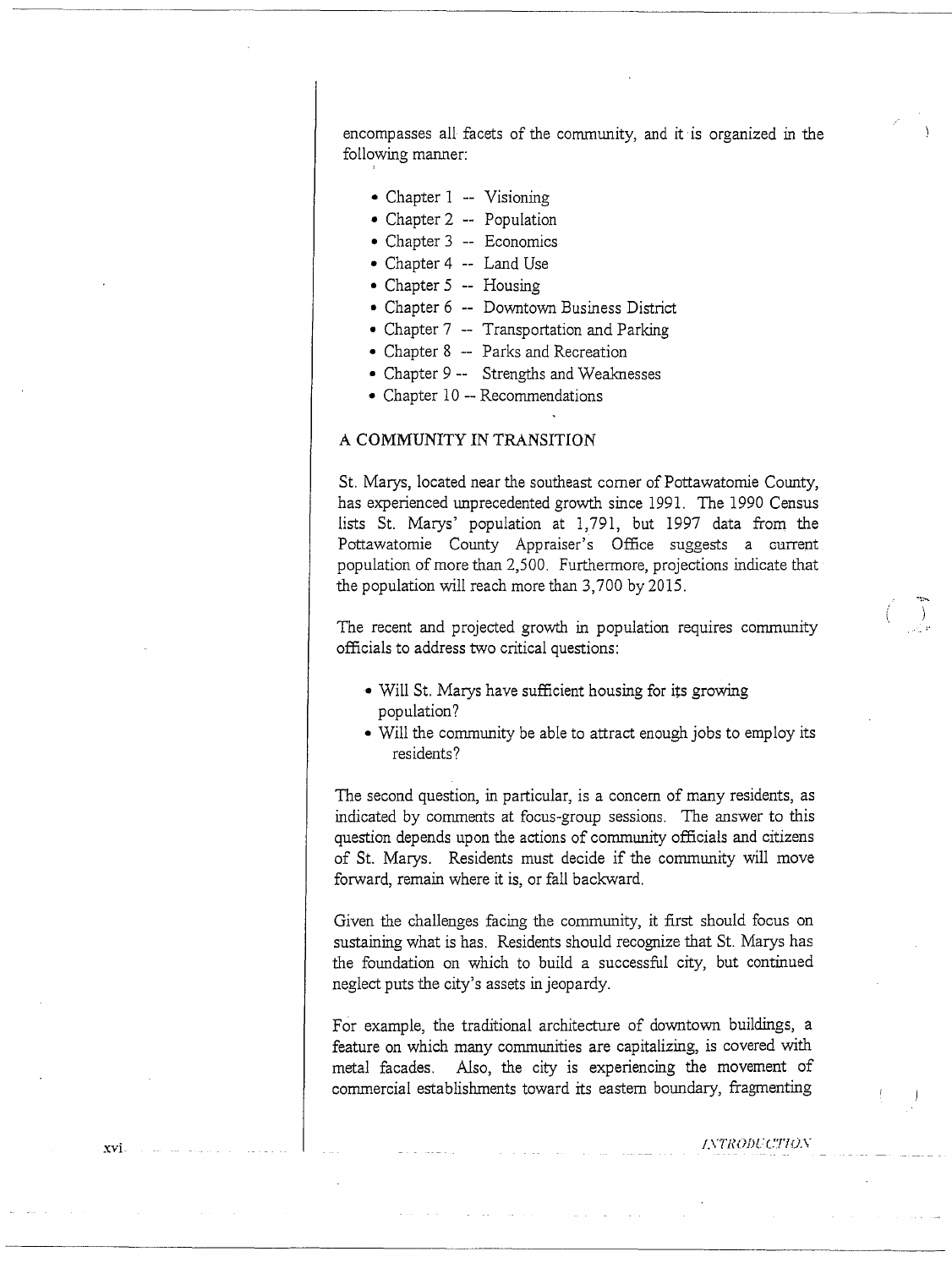an already tenuous business district. Furthermore, one major employer recently has left the city, citing difficulties in expanding the operation. In this case, the business moved just a few miles away and, therefore, likely did not cause residents to lose their jobs or relocate. How will the city fare if another employer leaves the community? Have sufficient efforts been made to retain local businesses? Is there an appropriate balance between zoning and entrepreneurship?

Community officials face important decisions in the coming years, and those decisions will influence the community well into the future. In particular, the Kansas State University Planning Team identifies four critical issues that officials should address.

- 1. Revitalization of Downtown. For downtown to remain the heart of St. Marys, attention should be given to the promotion and attraction of businesses and to improving its appearance.
- 2. Provision of Adequate and Affordable Housing. Overall, the housing stock is in sound structural condition, but it is dominated by single-family dwelling units. Given the growing population and the number of residents living at or below poverty level, the city must encourage the development of a variety of housing types to meet the needs of all income groups.
- 3. Job Opportunities. The need to attract new jobs to St. Marys is a common issue raised by residents. Recent and projected population growth makes this issue even more important. The community and a strengthened Chamber of Commerce should develop and lead a coordinated effort to attract businesses to St. Marys.
- 4. Community Identity. The community should identify a representative theme around which to focus promotions. The city's historic structures, original downtown buildings, history as the site of a Mission, and location along the Oregon Trail suggest that the community should capitalize on its past to improve its future.

This plan addresses these and several other issues and, hopefully, provides insights that will help officials make judgments that will be beneficial to the City of St. Marys.

*!\_\TROD!.* ·cTIO.\" xvii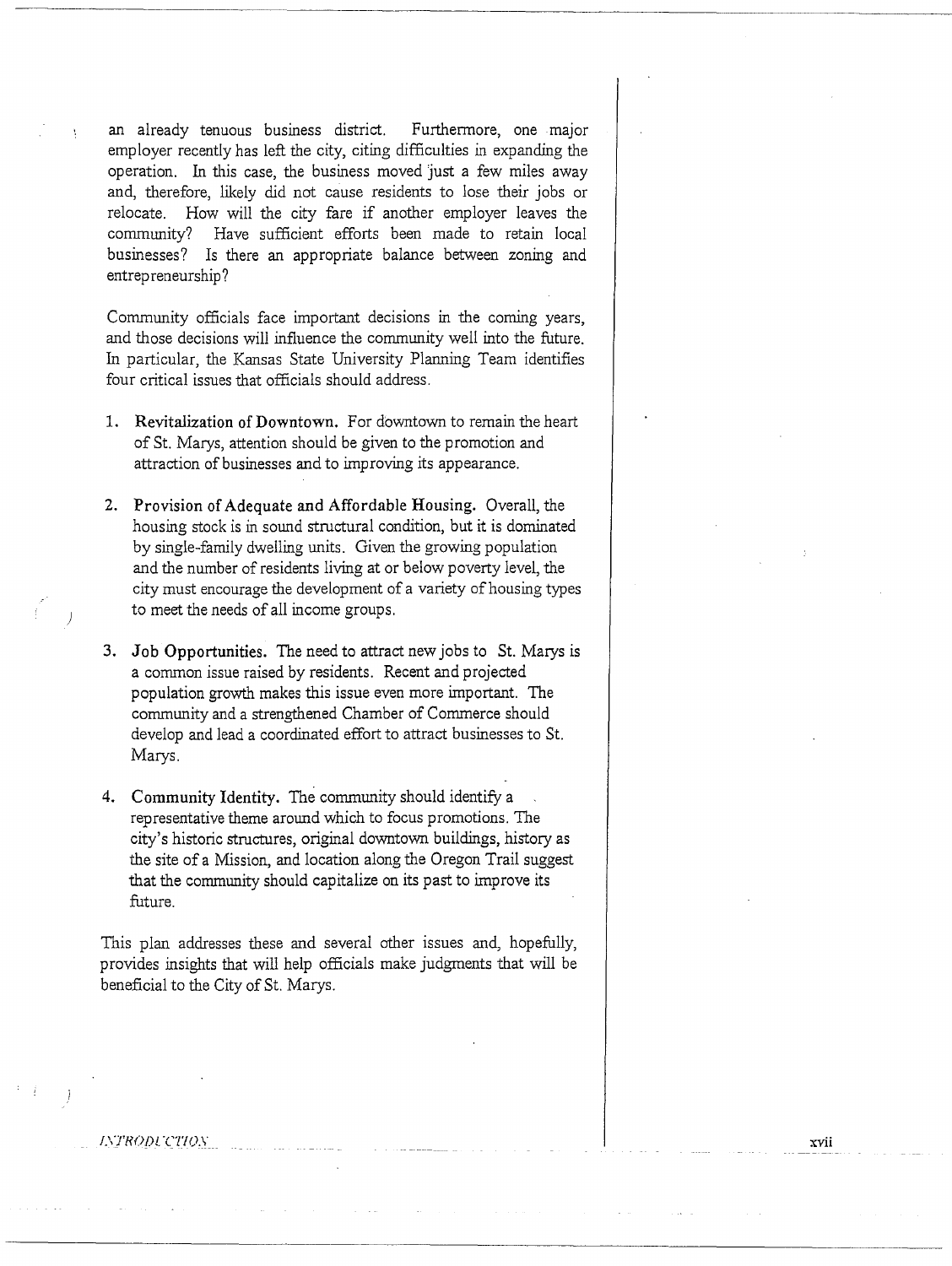## **SOURCES**

xviii

- Alexander, E. 1979. "Planning Theory," in *Introduction to Urban Planning.* A. Catanese and I. Snyder, Eds. New York: McGraw-Hill Book Company.
- Alexander, E. 1993. *Approaches to Planning: Introducing Current Planning Theories, Concepts and Issues,* 2nd ed. Yverdon, Switzerland: Gordon and Breach Science Publishers.

Daniels, T., Keller, J., and Lappmg, M. 1988. *The Small Town Planning Handbook.* Washington, D.C.: Planners Press.

Hollander, E., Pollock, L., Reckinger, J., and Beal, F. 1988. "General Development.Plans," *in The Practice of Local Government Planning,* 2nd ed. F. So and I. Getzels, eds. Washington, D.C.: International City/County Management Association.

Kansas State University, Department of Regional and Community Planning. 1991. *St. Marys, Kansas, Comprehensive Plan ..*  Manhattan, KS: Kansas State University.

Kansas State University, Department of Landscape Architecture/ Regional and Community Planning. 1996. *Wamego: Our Treasures, Our Vision.* Manhattan, KS: Kansas State University.

f;\TUODCCT!O:\"